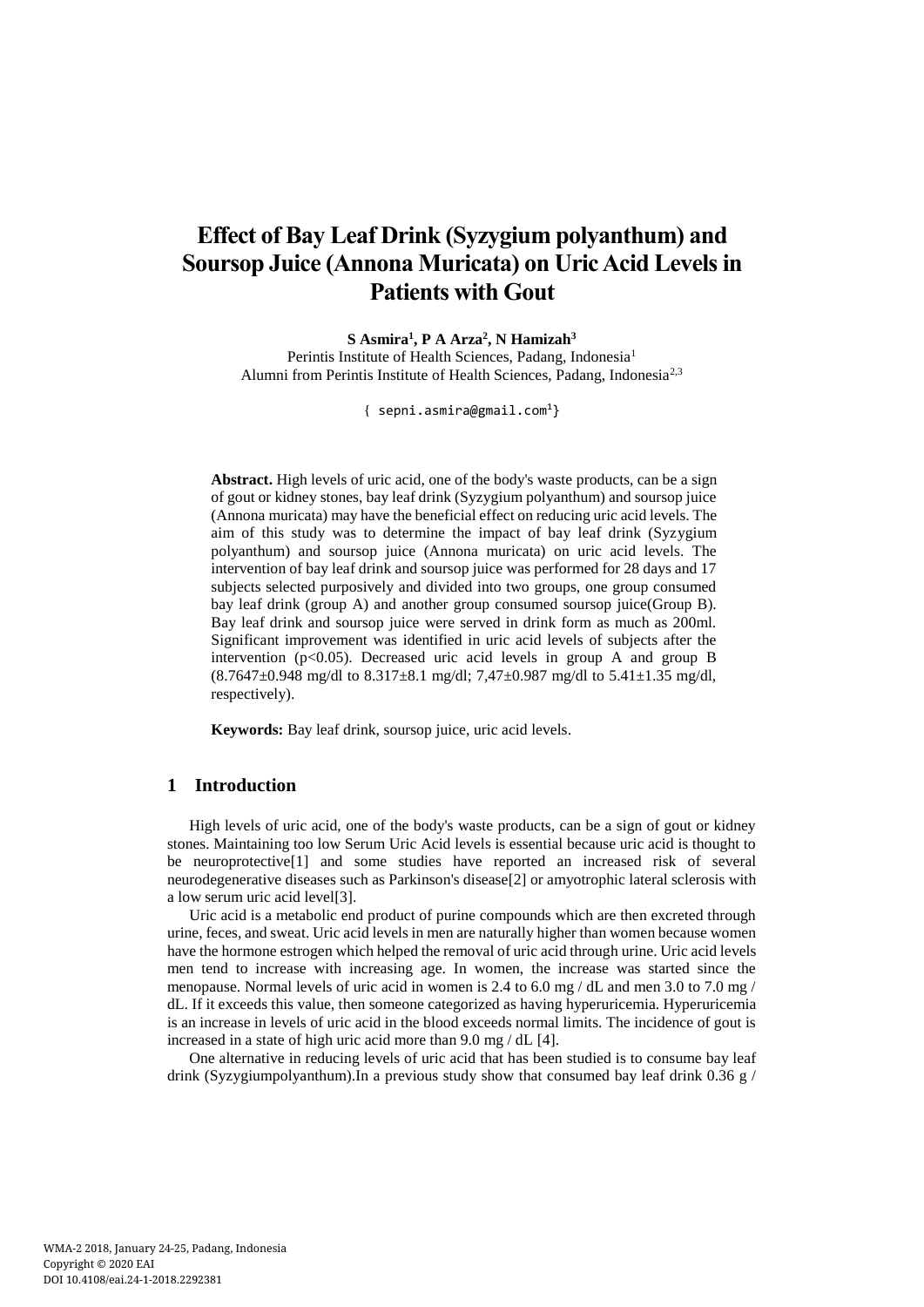kg had the effect of decreasing uric acid levels [5]. Also base on the research Sriningsih (2008) indicates doses of bay leaves 20 mg / 200 grams of Body weight can lower blood uric acid levels.

Beside bay leaf drink, soursop juice also has an important role in reducing uric acid level. Base on the result of Rahman et al. [6] research, found that a significant effect of fruit soursop to decrease uric acid levels in male, white mice hyperuricemia.

## **2 Methods**

This study uses a *pre post-test with control,* which is a design that carries out the treatment in two or more groups were observed before and after implementation. Measurements were performed before administration*(pretest)*and after being given (posttest).

Sampling in this study conducted by purposive sampling determination among the samples according to the desired population of researchers based on a particular consideration in accordance with the criteria, such as inclusion and exclusion criteria.

In this study, researchers used a sample of 17 samples given 200 ml bay leaf drink, and 17 subjects are given 200 ml of soursop juice. The total number of samples is 34 (thirty-four) patients with uric acid in the district of Kuantan Singingi Riau Province, Indonesia. This intervention was conducted in seven days.

## **3 Results and Discussion**

### **3.1 Uric acid levels before and after consumed bay leaf drink and soursop juice in patients with uric acid**

Measurement of uric acid levels before and after consumed bay leaf drink and soursop juice in patients with gout presented in the form of table 3.1. In Table 3.1 it can be seen that in the intervention group before consumed bay leaf drink, uric acid levels low most 7.3 mg / dL and a maximum of 10.60 mg / dL with an average level of uric acid 8.7647 mg / dL.

Statistics analysis results showed a significant decrease in uric acid levels of group A and group B ( $P < 0.05$ ). a greater reduction in uric acid levels was observed in group A compared with the group B. Decreased uric acid levels in group A and group B (8.7647±0.948 mg/dl to 8.317±8.1 mg/dl; 7,47±0.987 mg/dl to 5.41±1.35 mg/dl, respectively).

This is consistent with the theory Dalimartha [7] revealed that the bay leaf drink could lower uric acid levels in the blood. The overall decline in levels of uric acid in the respondents although there are respondents who are still suffering from gout or uric acid levels are still above normal respondents. This study also follows previous research by Darussalam [5] on the role of bay leaf drink lowering uric acid levels in patients with gout. A significant difference before and after the administration of bay leaves. The research result Darussalam[5] found a decrease in uric acid levels on average 0.4. In this study also saw a reduction in mean uric acid levels - a 0.4 average. According to the existing theory, bay leaf contain chemicals that include flavonoids, tannins, polyphenols, alkaloids and essential oils that can multiply the production of urine so that it can lower uric acid levels in the blood[8].

Flavonoids contained in the leaves can bind compound enzyme Xanthin oxidase that can reduce the formation of Xanthin to form uric acid. Flavonoids structure having a double bond can efficiently bind the compound enzyme, Xanthin oxidase resulting in the creation of uric acid metabolism can be controlled. This affects the levels of uric acid in the blood that can gradually - gradually decreased. Additionally flavonoid compound is a diuretic so that it can lower uric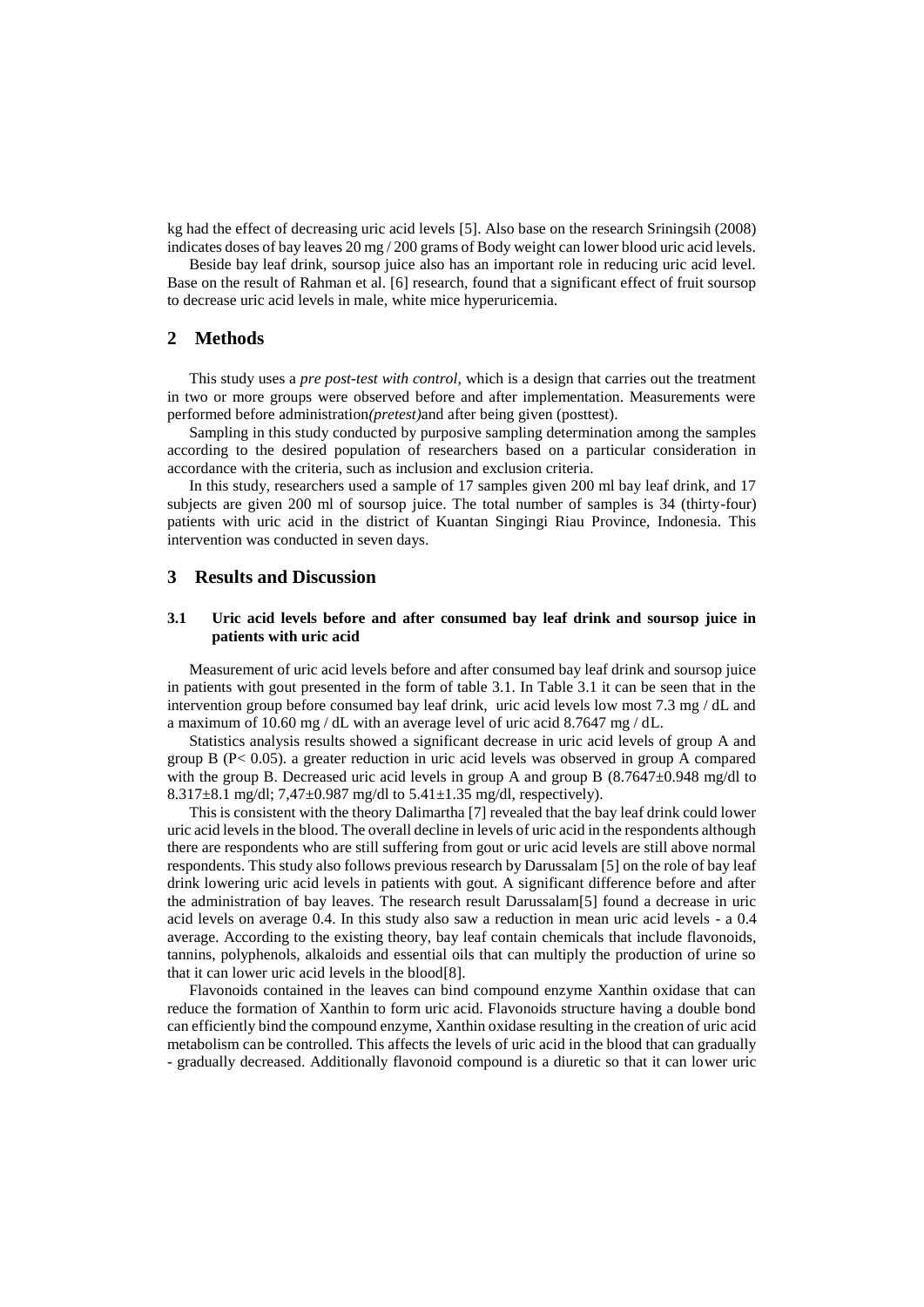acid levels[8]. Flavonoids also act blood circulation throughout the body and prevent blockages in blood vessels, contains anti-inflammatory (anti-inflammatory), functions as an antioxidant and helps reduce pain(analgesic)[9]. Tannins, polyphenols, such as flavonoids have diuretic properties that also help remove uric acid in the urine[10].

Table 3.1 shows that the intervention group before being given a soursop juice obtained levels of uric acid the least 6.0 mg / dL and a maximum of 9:40 mg / dL with average uric acid levels after administration of soursop juice for seven days is 7.47 mg / dL. The result of this research showed that all respondents in this study before the given intervention are the provision of soursop juice gout patients as many as seventeen respondents (100%). Researchers took samples of the respondents all gout sufferers because researchers will compare the effectiveness before and after administration of soursop juice in patients with gout.

Increased production of uric acid occurs due to the increased speed of purine biosynthesis of amino acids to form the nucleus of the cell DNA and RNA. Uric acid production is aided by the enzyme xanthine oxidase(xanthine oxidase), with side effects that produce free radicals superoxidase [11].

Based on Table 3.1 it can be seen that in the intervention group after being given water decoction of leaves obtained uric acid levels in the lowest 7.1 mg / dL and a maximum of 10.3 mg / dL with an average level of uric acid 8317 mg / dL.

| Table 3.1 Uric acid levels before and after the water decoction of leaves and soursop juice in |  |  |
|------------------------------------------------------------------------------------------------|--|--|
| patients with uric acid                                                                        |  |  |

| Group                 |           | Levels of Uric Acid $(mg/dL)$ |        |        |      |       |  |
|-----------------------|-----------|-------------------------------|--------|--------|------|-------|--|
|                       | Treatment | Mean                          | Median | SD     | Min  | Max   |  |
| Bay leaf drink<br>(A) | pretest   | 8.7647                        | 8.60   | 0948   | 7:30 | 10.60 |  |
|                       | posttest  | 8317                          | 8.1    | 0.8748 | 7.1  | 10.3  |  |
| Soursop Juice<br>(B)  | pretest   | 7:47                          | 7.5    | 0.987  | 6.0  | 9:40  |  |
|                       | posttest  | 5:41                          | 5.2    | 1:35   | 3.60 | 7.80  |  |

In Table 3.1 it can be seen that in the intervention group after being given soursop juice obtained levels of uric acid the least  $3.6 \text{ mg } / dL$  and a maximum of 7.8 mg / dL with average uric acid levels after administration soursop juice for seven days is 5.41 mg / dL, Based on the results of research in the intervention group was given after soursop juice, most respondents did not suffer from the uric acid by 11 respondents (64.7%), and as many as six respondents (35.5%) is still suffering from gout. Uric acid levels are lowest is 3.6 mg / dL and a maximum of 7.8 mg / dL. Average levels of uric acid after being given a bay leaf boiled water for seven days for all respondents was 5.4 mg / dL. It shows that there is a definite response to the soursop in lowering uric acid levels in patients with gout. Indriani [12] states there is the effect of soursop juice to decrease uric acid levels in gout patients (p-value of 0.002 <0.05). Average levels - an average reduction of uric acid after being given soursop juice is 2.10; this shows the results of the study by Indriani [12] together with a study that researchers do is 2:04.

The effectiveness of providing soursop juice was triggered by the amount of vitamin C in the soursop fruit is an antioxidant that is effective in the reduction of uric acid. Vitamin C can increase the excretion of uric acid in the urine. According to Handayani [13] Vitamin C content contained in soursop fruit serves as an antioxidant and can inhibit production of the enzyme xanthine oxidase. Therefore soursop juice can inhibit the formation of uric acid in the body. Soursop fruit also contains flavonoid compounds that inhibit the production of the enzyme xanthine oxidase.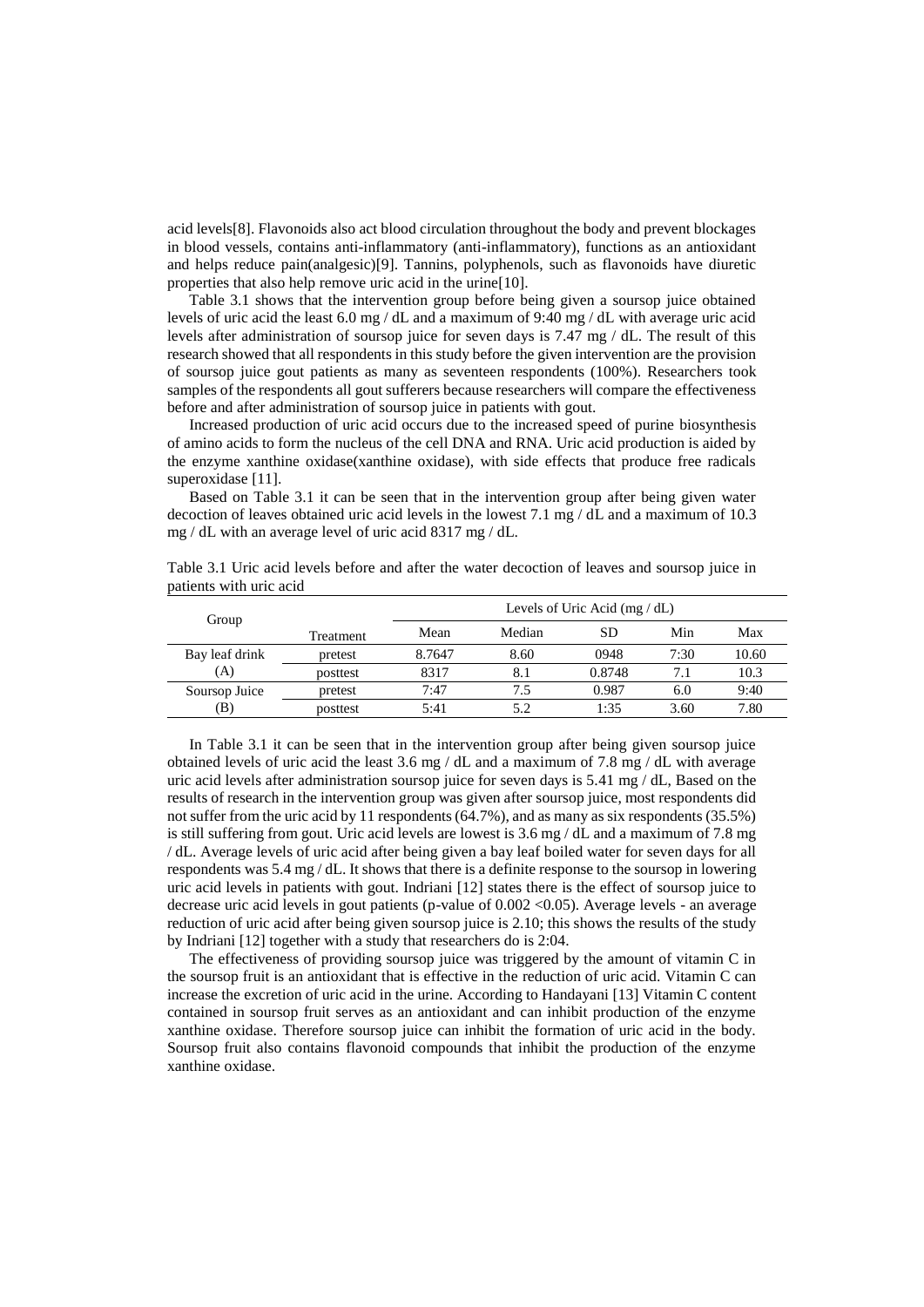Vitamin C in soursop juice is readily soluble in water so quickly absorbed by the body. Vitamins can increase urination and expenditure electrolyte through its influence on the glomerular filtration rate (GFR) in the Bowman's capsule. Vitamin C acts like potassium, which absorbs liquid electrolyte ions such as sodium in the blood to get to the extracellular entering the renal tubules. Glomerular Filtration Rate (GFR) is high due to the antioxidant activity of vitamin C causes proximal kidney tubule as much as 65%, and as much as 25% of the loop of Henle can release products of uric acid from the body quickly. Vitamin C in soursop juice is readily soluble in water so easily absorbed by the body. Vitamins can increase urination and expenditure electrolyte through its influence on the glomerular filtration rate (GFR) in the Bowman's capsule. Vitamin C acts like potassium, which absorbs liquid electrolyte ions such as sodium in the blood to get to the extracellular entering the renal tubules. Glomerular Filtration Rate (GFR) is high due to the antioxidant activity of vitamin C causes proximal kidney tubule as much as 65%, and as much as 25% of the loop of Henle can release products of uric acid from the body quickly.

#### **3.2 Effectiveness difference bay leaf drink and Soursop Juice In Lowering Uric Acid Levels In Patients with Uric Acid**

Results of data analysis showed a significant difference in the provision of boiling water and juice soursop leaves in lowering uric acid levels in patients with gout. Giving poorer soursop fruit juice is more effective in reducing uric acid levels compared to the provision of bay leaves boiled water. The effectiveness of providing the soursop fruit juices triggered by the amount of vitamin C in soursop fruit is an antioxidant that is effective in decreasing uric acid than boiled water bay leaves. Vitamin C can increase the excretion of uric acid in the urine. A 2009 study showed that men who took vitamin C are more than 1,500 mg per day have a uric acid level lower. If the risk of uric acid, which is 45% less than those who consumed vitamin C less than 250 mg per day.

According to Handayani [13] the effectiveness of vitamin C in lowering uric acid levels is because vitamin C is water-soluble so quickly absorbed by the body compared to the levels of flavonoids contained in the leaves. Flavonoids are one of the antioxidants that also serves in lowering uric acid levels, but the provision of boiling water leaves less effective in reducing uric acid levels compared to the administration of juice soursop fruit that contains vitamin C which is more soluble in water that is quickly absorbed by the body than flavonoid compounds contained in the leaves.

## **4 Conclusion**

Soursop juice is more effective in reducing levels of uric acid levels with the average reduction of uric acid 2.0 compared to bay leaf drink water with average levels reduction of uric acid 0:40 in patients with gout.

#### **References**

- [1] J. S. A. M. Reijnders, U. Ehrt, R. Lousberg, D. Aarsland, and A. F. G. Leentjens, "The association between motor subtypes and psychopathology in Parkinson's disease," *Parkinsonism Relat. Disord.*, vol. 15, no. 5, pp. 379–382, Jun. 2009.
- [2] M. Selikhova, D. R. Williams, P. A. Kempster, J. L. Holton, T. Revesz, and A. J. Lees,